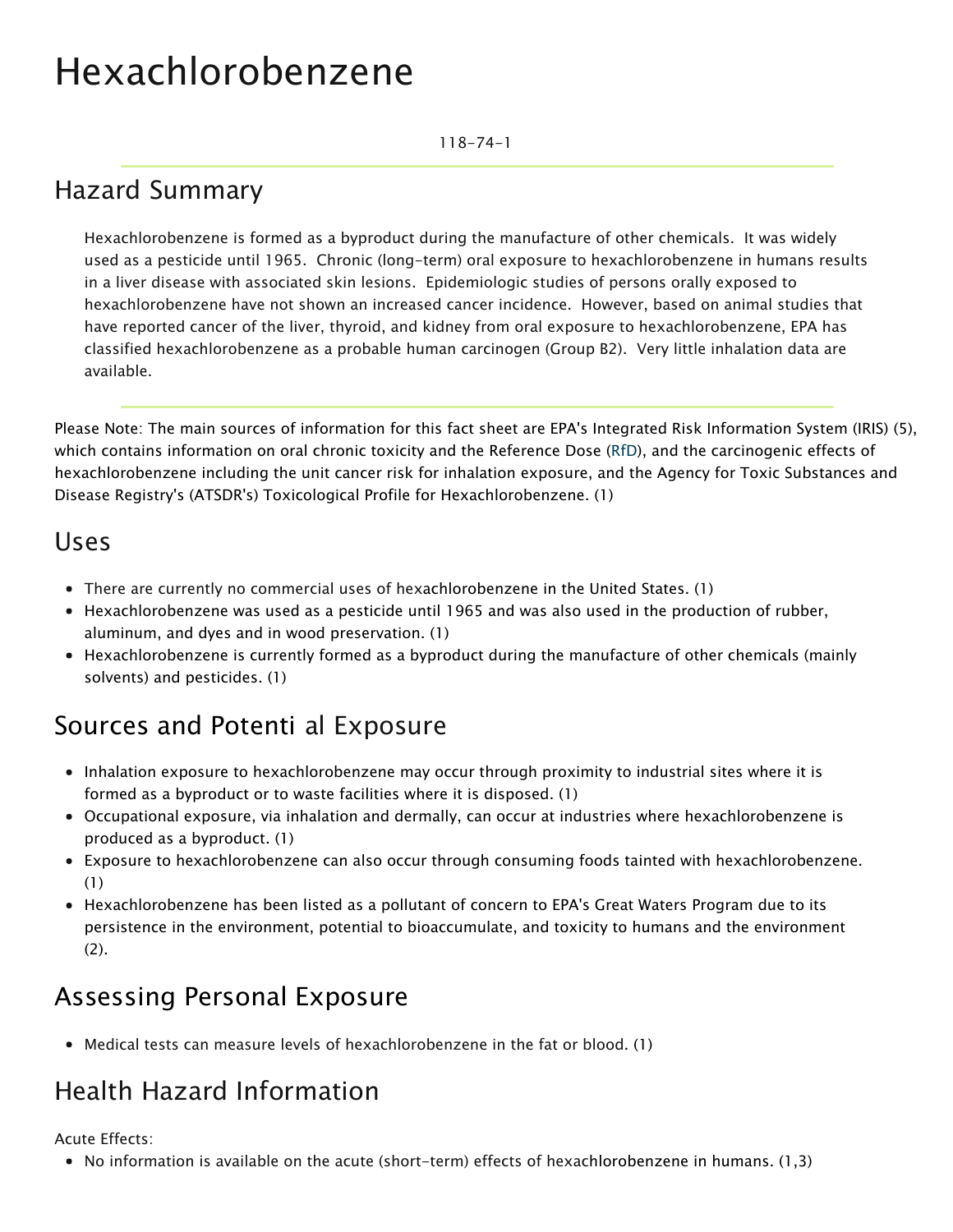Acute animal tests in rats and mice have shown hexachlorobenzene to have [low-](https://www.epa.gov/haps/about-health-effects-fact-sheets)to[-moderate](https://www.epa.gov/haps/about-health-effects-fact-sheets) acute toxicity from oral exposure. (4)

Chronic Effects (Noncancer):

- Humans who ingested hexachlorobenzene in heavily contaminated bread during a 4-year poisoning incident were sickened with a liver disease with associated skin lesions (porphyria cutanea tarda). (1)
- Very little data are available on the health effects of hexachlorobenzene in humans or animals following inhalation exposure.
- Animal studies have reported effects on the liver, skin, immune system, kidneys, and blood from chronic oral exposure to hexachlorobenzene. (1,3)
- EPA has determined that there are inadequate data to establish a Reference Concentration ([RfC\)](https://www.epa.gov/haps/health-effects-notebook-glossary) for hexachlorobenzene. (5)
- The California Environmental Protection Agency (CalEPA) has established a chronic inhalation reference<br>3 exposure level of 0.003 milligrams per cubic meter (mg/m ) for hexachlorobenzene. The CalEPA reference exposure level is a concentration at or below which adverse health effects are not likely to occur. It is not a direct estimator of risk but rather a reference point to gauge the potential effects. At lifetime exposures increasingly greater than the reference exposure level, the potential for adverse health effects increases. (6)
- The Reference Dose [\(RfD\)](https://www.epa.gov/haps/health-effects-notebook-glossary) for hexachlorobenzene is 0.0008 milligrams per kilogram body weight per day (mg/kg/d) based on liver effects in rats. The [RfD](https://www.epa.gov/haps/health-effects-notebook-glossary) is an estimate (with uncertainty spanning perhaps an order of magnitude) of a daily oral exposure to the human population (including sensitive subgroups) that is likely to be without appreciable risk of deleterious noncancer effects during a lifetime. (5)
- EPA has medium confidence in the study used as the basis for the [RfD](https://www.epa.gov/haps/health-effects-notebook-glossary) because it had an unusual dosing scheme making it difficult to determine the true doses received by each experimental group; high confidence in the database due to the extensive number of quality research studies available; and consequently medium confidence in the [RfD](https://www.epa.gov/haps/health-effects-notebook-glossary). (5)

Reproductive/Developmental Effects:

- One human study reported abnormal physical development in young children who ingested contaminated bread during a 4-year poisoning incident. (1)
- Hexachlorobenzene has been found to decrease the survival rates of newborn animals and to cross the placenta and accumulate in fetal tissue in several animal species. (3)
- Neurological, teratogenic, liver, and immune system effects have been reported in the offspring of animals orally exposed to hexachlorobenzene while they were pregnant. (1)

Cancer Risk:

- Human data regarding the carcinogenic effects of hexachlorobenzene are inadequate. (5)
- Hexachlorobenzene, when administered orally, has been shown to induce tumors of the liver, thyroid, and kidney in several animal species. (1,3,5)
- EPA has classified hexachlorobenzene as a Group B2, probable human carcinogen. (5)
- EPA uses mathematical models, based on animal studies to estimate the probability of a person developing cancer from breathing air containing a specified concentration of a chemical. EPA calculated an inhalation unit risk estimate of 4.6 x 10<sup>-4</sup> (µg/m ). EPA estimates that, if an individual were to continuously breathe air containing hexachlorobenzene at an average of 0.002  $\mu$ g/m  $^3$  (2.0 x 10  $^{-6}$  mg/m  $^3$ ) over his or her entire lifetime, that person would theoretically have no more than a one-in-a-million increased chance of developing cancer as a direct result of breathing air containing this chemical. Similarly, EPA estimates that breathing air containing 0.02  $\mu$ g/m<sup>3</sup> (2.0 x 10<sup>-5</sup> mg/m<sup>3</sup>) would result in not greater than a one-in-ahundred thousand increased chance of developing cancer, and air containing 0.2  $\mu$ g/m<sup>3</sup> (2.0 x 10) mg/m 3 ) would result in not greater than a one-in-ten thousand increased chance of developing cancer.

For a detailed discussion of confidence in the potency estimates, please see IRIS. (5)

EPA has calculated an oral cancer slope factor of 1.6 (mg/kg/d)  $^{-1}$  (5)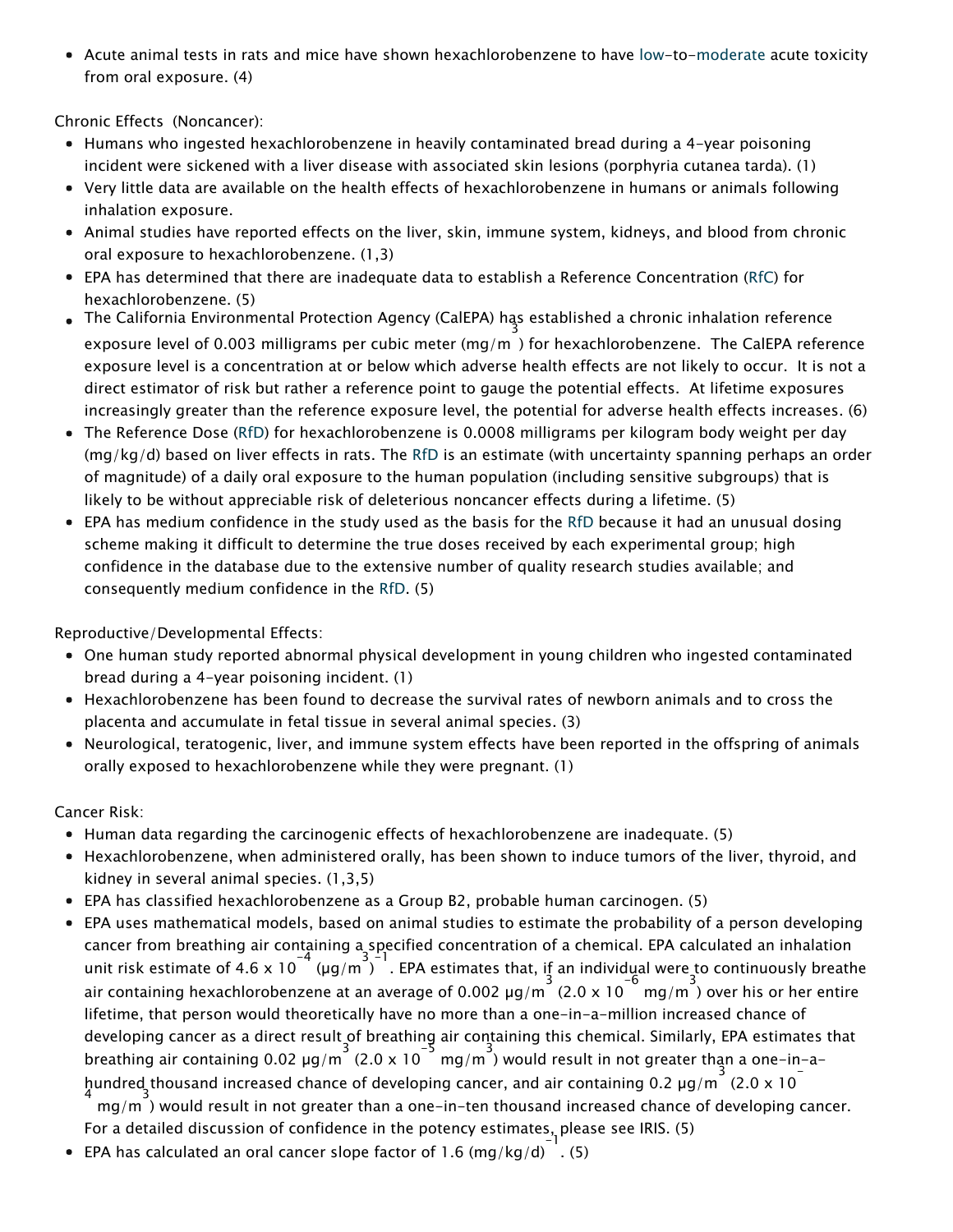## Physical Properties

- Hexachlorobenzene is a white crystalline solid which is not very soluble in water. (1)
- The odor threshold for hexachlorobenzene is not available.
- The chemical formula for hexachlorobenzene is C 6 Cl 6 , and the molecular weight is 284.8 g/mol. (1)
- The vapor pressure for hexachlorobenzene is  $1.09 \times 10^{-5}$  mm Hg at 20 °C, and it has a log octanol/water partition coefficient (log K) of 6.18. (1)  $\frac{1}{\text{ow}}$

Conversion Factors:

To convert concentrations in air (at 25°C) from ppm to mg/m<sup>3</sup> : mg/m<sup>3</sup> = (ppm) × (molecular weight of the compound)/(24.45). For hexachlorobenzene: 1 ppm = 11.6 mg/m .

#### Health Data from Inhalation Exposure



#### Hexachlorobenzene

ACGIH TLV--American Conference of Governmental and Industrial Hygienists' threshold limit value expressed as a time-weighted average; the concentration of a substance to which most workers can be exposed without adverse effects.

LC<sub>50</sub> (Lethal Concentration <sub>50</sub>)--A calculated concentration of a chemical in air to which exposure for a specific length of time is expected to cause death in 50% of a defined experimental animal population.

The health and regulatory values cited in this factsheet were obtained in December 1999.

a<br>Health numbers are toxicological numbers from animal testing or risk assessment values developed by EPA.